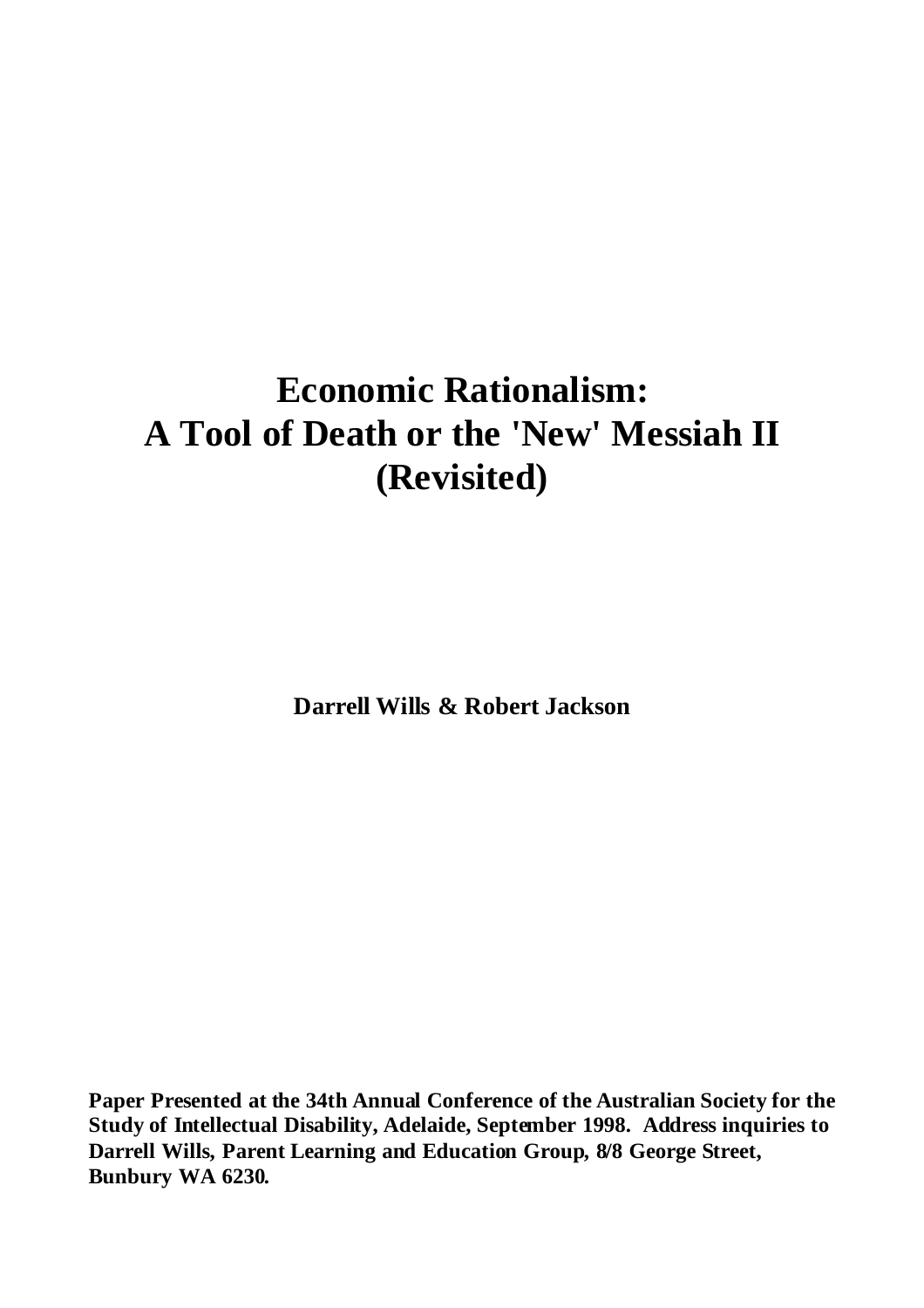#### Abstract

*The euphoric rise of the commercial management model in the design and delivery of human services gives rise to the necessity to revisit some of the notions the senior author posited in 1995. <sup>1</sup>* Since this time we have seen an almost universal shift in thinking to one where it is "progressive & modern" to see service to vulnerable people as a 'marketable commodity'. We have preferred providers, selected in a tendering and bidding war akin to seeking the meat contract for Coles-Meyer. Are we really progressive or have we returned to an older time where vulnerable people were dreaded and merchants were contracted to manage their lives in a pricing war that led to mass incarcerations, sterilisation and even killings?

3 major reasons why discussions of this topic are so emotive are posited and used as themes in addressing the position that when vulnerable, human lives are at stake, a crude business tool must not be elevated to God-like status in decision theory. The exploration's major thesis is that any scientific paradigm must be firmly grounded in explicit positive assumptions and stated values about the people it serves or run the grave risk of falling prey to "the killing thought".. where killing people with disabilities (and others) becomes an " economically rational" consideration.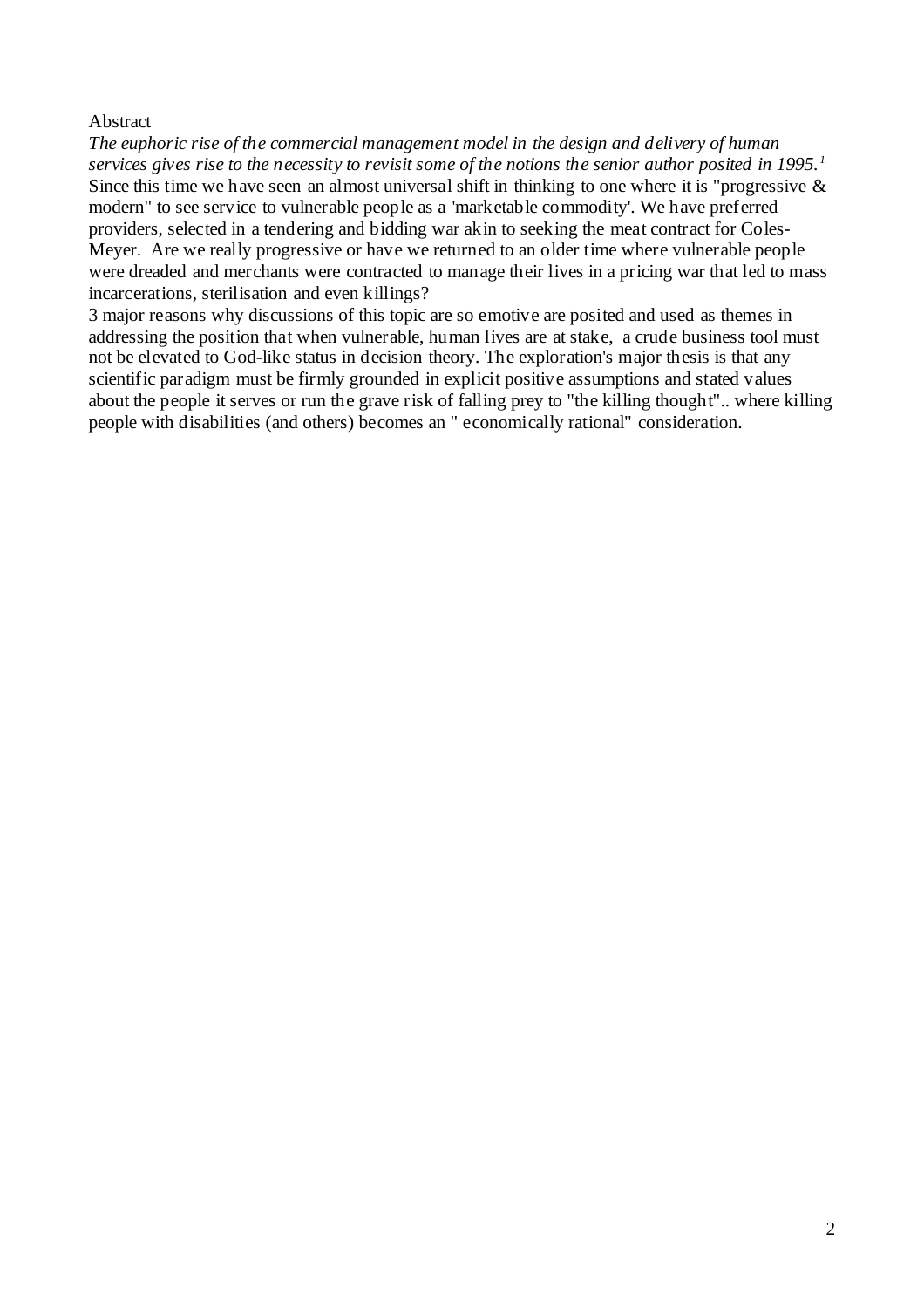In the sixteenth and seventeenth centuries there emerged a period of supposed enlightenment that took the world by storm. The Cartesian and Newtonian views of the world threw out that which was based on values and quality and implanted in its place a way of scientific thinking that was thought to be the new and only 'real' science - one based singularly upon quantity as the pinnacle of measurement. Whilst the movement began with the methods of Newtonian physics, it wasn't long before the quantitative view of the world dominated thinking in most areas of human endeavour. In essence, quantification gained popularity in the sciences over the past 300 years because it purported to be rigorous and value free. If we could see it, touch it or measure it in some way it gained credibility. If we couldn't, it became "unscientific". The rationalist observer had no time for the intuitive and discounted meta-physical thinking. Newton and Descartes' mechanical view of the world became the model of scientific endeavour.

The view became the dominant view and soon spread to the social sciences. Psychology, desperately fighting to gain credibility as a serious science, embraced the view and behaviourism was born. People with disabilities were seen as "broken" and the major science became one of trying to fix these "broken" people. If deemed unfixable or uneducable; the "sciences" of management and economics were elicited to explore the cost efficiency of chronic management strategies. One such "strategy" is to kill them. So began the pathway of modernism.<sup>2</sup>

With such a history in mind, it is only with caution (or fool-hardy!) that one enters the discussion on the theme of economic rationalism for at least 3 reasons:-

- 1. A discussion of economic rationalism runs the risk of falling into the trap of a polarised presentation of people's prejudice in one view or other of the world (e.g. Christian vs. atheist etc.), rather than being a debate that attempts to see if we are able to come to some common ground on what appropriate role economics should play (if any) in decisions about human suffering.
- 2. Money has taken on a sort of 'religious status' in our Western minds and thus to even suggest a critique of it's importance in decision theory is akin to a modern day 'heresy'.
- 3. There *was* an historical model where a government made very economically 'rational', conscious and documented decisions about impaired human beings. However this model is very difficult to discuss. It was the German Euthanasia Program.<sup>3</sup> Whilst we have many lessons to learn from this program about the unfettered role of economics; for some the lessons are too painful .. for others the lessons are deemed to be too far removed from modern day circumstances to be examined for their lessons.

#### **Economic Rationalism**

Part of the difficulty of addressing this topic is the fact that we have yet to shed the Newtonian/Cartesian world view. Even though Einstein's reconceptualisation of physics and the later quantum mechanics created a complete "about face" in the field that started it all; we predominantly live in a world still viewed as mechanistic. Whilst physics has moved on, economics and many of the other social sciences continue to embrace the fallacy of a value free science. The dominant economic vision of the world is one where humans are no more than rational calculating machines whose sole purpose in life is to maximise one's own personal welfare. This borrowed mechanical model also has no room for values and also purports to be value free. In economics the market place is substituted for moral judgements. Community is viewed as an aggregate of selfcentred calculating machines and love is seen as no more than a "non-marketable household commodity."<sup>4</sup> (We might well chuckle at this "cold", simplistic view of the world; however Gary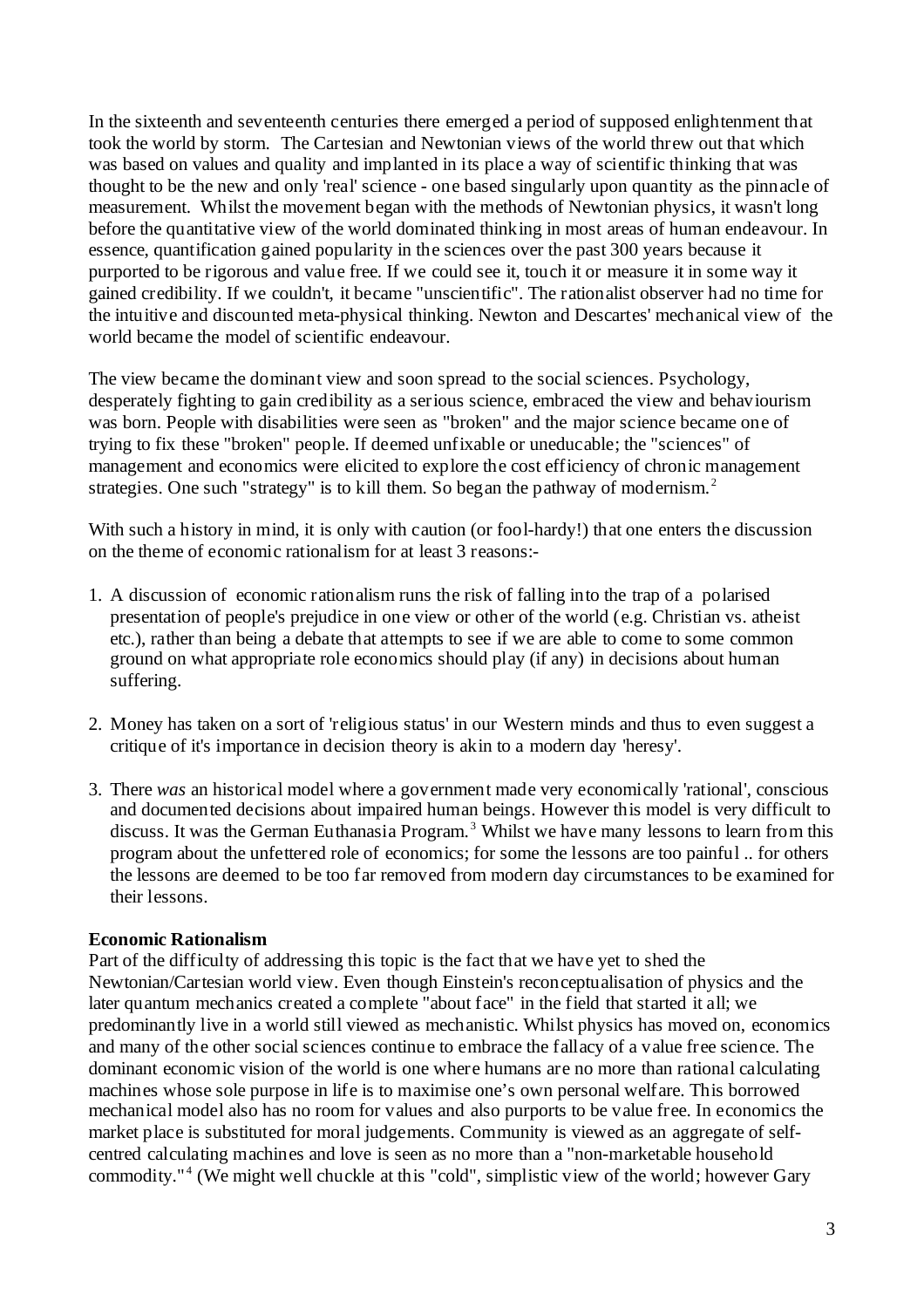Becker won the Nobel prize in economics in 1992 using these thoughts to expand economic analysis to human behaviour!)

Economic rationalism may *serve* us usefully in some areas of life; however its push into "explaining" human behaviour and its rapid elevation to the pinnacle of decision theory is foolhardy. We have been down this road before. It led us to the "rational" thought of killing people with disabilities. It led us to "herd" people with disabilities into work farms and colonies and created competition among managers to see how cheaply they could feed and clothe. It led to exploitation in their "value free" quest for maximum utilitarian purpose. This premise will be explored more fully in the final theme.

The Newtonian/Cartesian world view and conceptualisation of scientific study was rigorous; however we now know that no human endeavour is value free. Those that continue to declare to be "value free" are indeed less-scientific because they refuse to acknowledge their underlying assumptions of (at the very least) their selection and interpretations of the data that they choose to study. Indeed it is essential that we look at some of the underpinning values and assumptions of economic rationalism for it can give us an insight into why decision are made as they are and what will logically flow from these underpinning values and assumptions. Of course assumptions that are not explicit can only be inferred from behaviour and as such are likely to be contested by advocates of the model. It is up to each of us to look at the evidence and decide whether the analysis is accurate, and if so, what are the implications that flow from this.

Three high order values of our society in particular seem to be at the heart of economic rationalism:

*Materialism.* If we look at our own lives and those of our fellow citizens, it is hard to deny that materialism is a central driving value. Money has become the new God of our lives, supplanting almost all spiritual considerations as a dominant driving force for our behaviour. Clearly materialism is at the heart of economic rationalism -- if this was not the case economic rationalism would be irrelevant as a major process of decision making.

*Utilitarianism.* Our society is vitally concerned with the measured usefulness of objects, processes and people. If a process or person is not found to be useful or an alternative can be found that is more useful, then the less useful method or person will be supplanted. This core value is also at the heart of economic rationalism, with decisions being focused around comparative usefulness of processes or people, the notion of competition and the free market to determine the relative utility of different processes and people, and decisions being based almost completely on utilitarian criteria.

*Individualism*. Wherever we look in advertising, we see our individualism as a central focus. We are encouraged to strive for individual attainment, sports stars are accorded god-like status and elections are focused around individual leaders rather than policies. Individualism is also at the heart of economic rationalism. Individuals are expected to compete on the open market and any collectives such as unions or local communities are disparaged, undermined or ignored.

These values could be collapsed into a generic term 'money god' to describe how these values coalesce to form a driving force equivalent to the Gods of previous eras.

It would be most difficult to understand the human "service" scene today; if we did not also understand that formal human service models reflect the values and beliefs of the larger society. Formal services are shaped and controlled by the thinking of the larger society … and it's 'gods'.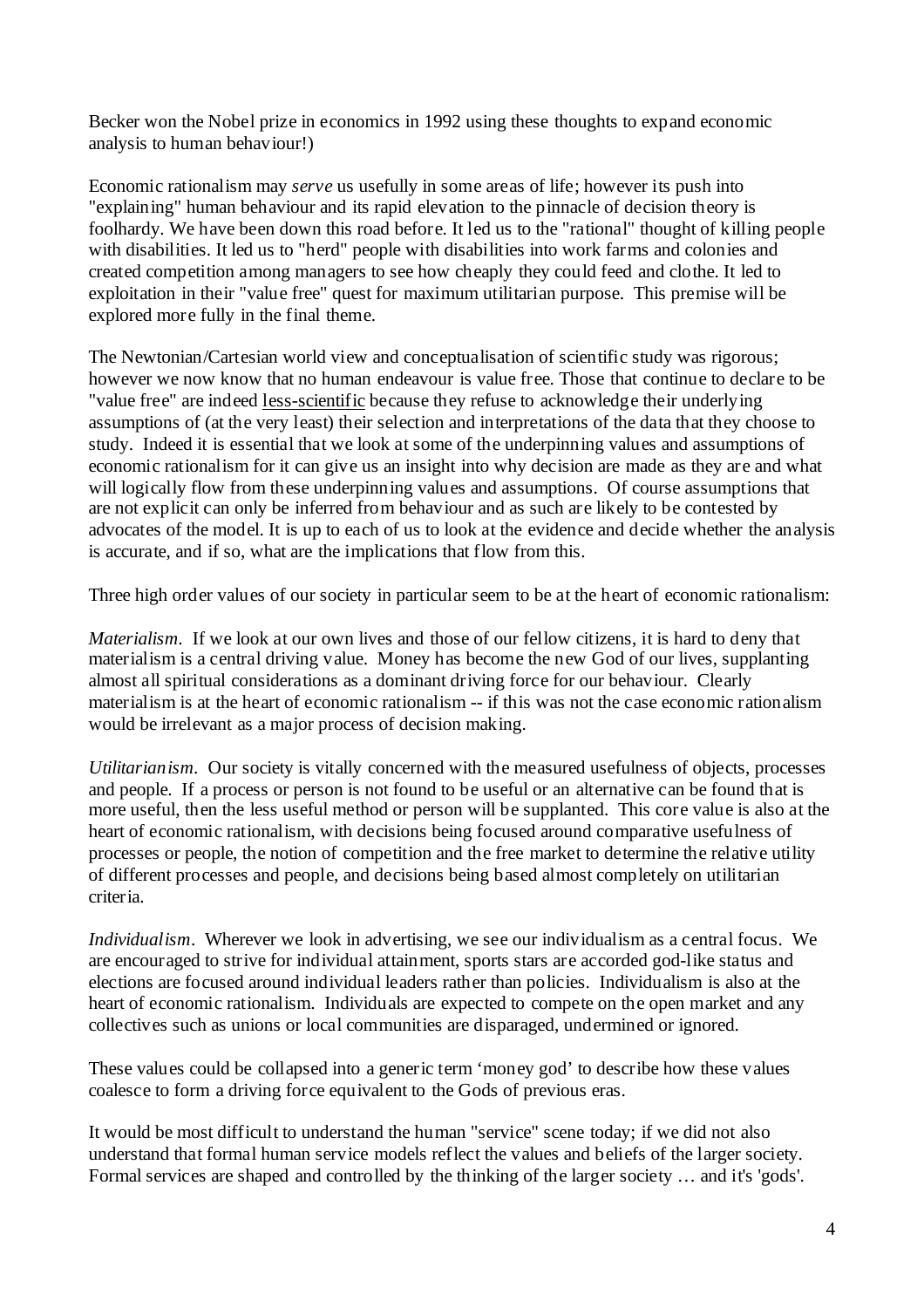Therefore it is not surprising that human services have also elevated societal values and economics to a 'god-like' status. What human service has not said, "If only we had more money, we could serve so much more or so much better"? How many of us have changed our goals in service to people with disabilities because "there isn't any money in it?" How many have resisted the latest grant craze based on values that we do not share?

## **Key guiding assumptions of economic rationalism in human services.**

It is our contention that we can also discern some major driving assumptions of economic rationalism that combine under the societal values to produce a force that is inherently damaging to people with disabilities and their families. Cocks (1987)<sup>5</sup> argued that three major models -bureaucratic, technological and professional -- combine to define the nature of the problem and its solution in terms of the assumptions inherent in those three models. It could be argued that since that time, the professional model has decreased in importance to be supplanted by the management/business model which combines with technology and bureaucracy to provide a combination of extraordinary power. It is our contention that 'economic rationalism is in fact the combination of these three models -- bureaucracy, technology and business/management. Some assumptions of the current economic rationalism in human services are:

1. The problem is inadequacy of the people or their families and communities. Hence we spend huge amounts of time assessing people and their families/communities in terms of their deficiencies. Support or solutions need to be found outside of these deficient people and their natural support structures.

2. In terms of fairness and objectivity, decisions need to be made by people who have a distance from the subjectively experienced problem. Those close to the problem are likely to be seen as 'soft', 'emotional' and have clouded judgement. Staff will be counselled against getting too close, major decisions will be made by people who have no knowledge of the individuals as they will be more likely to be 'fair', balanced' and free of any ideological values.

3. The solution to human problems lies in formal human services. Thus grief will require a grief counsellor, disability will need disability experts and different parts of the body will need different experts. This flows from the technological model where the body is a machine that needs repair by experts and if all of the individual bits are working appropriately, the whole machine will operate.

4. Formal human services need to be complex. Higher technology solutions will be favoured over low technology ones, management systems will be incorporated into services and even the lives of people.

5. Human problems need to be managed. Thus formal human services will continually strive for the best balance between centralisation and regionalisation, restructuring will be almost continuous, there will be a continual search for the perfect manager who will implement change to justify their role and be dispensed with when the promised outcomes do not eventuate. When systems fail, the answer will be in new and more complex systems.

6. Large size is needed to gain comprehensive coverage of the 'problem' and ensure economies of scale. Anyone who has studied economics is aware of the concept of diseconomies of scale where beyond a certain size the losses due to complexities and distance of decision makers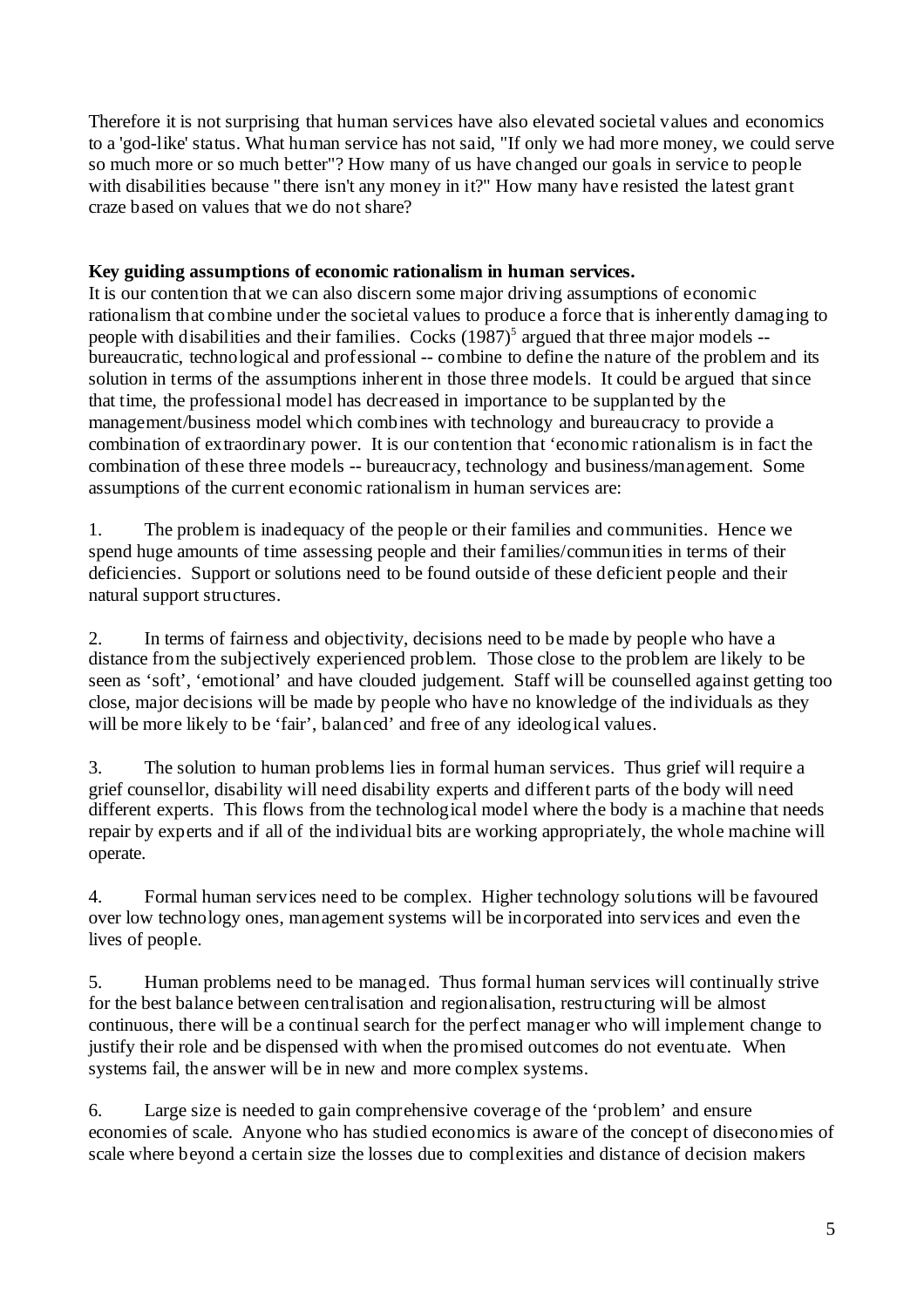from the task exceed economies due to increased size. However in human services this concept is never acknowledged.

7. There needs to be a major focus on inputs and outputs, rather than life outcomes. As life outcomes such as happiness or well being are too difficult to measure objectively, we will instead measure things that we can measure objectively and which are assumed to be related to these outcomes -- such as hours of service or category of living environments achieved. Inputs and outputs will be monitored exhaustively in the name of accountability and efficiency. This method of assessment means that problems due to diseconomies of scale, complexity or human problems being overlooked are likely to only become apparent through scandals or other external processes. It will also lead to absurdities such as human need and responses to it being brought down to the level of a formula.

8. Services must be judged on the efficient utilisation of resources to achieve maximum (rather than optimum) outputs. Hence people who are difficult to serve will upset efficiency balances and are likely to either not receive a service or receive an extremely poor service.

9. Service users are consumers. As in other areas of business, the customer has to be satisfied, but the responsibility of the business is to the shareholders (the funder). Particularly in a monopoly or oligopoly (as is the case with human services where demand far exceeds supply), customer demands can be largely ignored provided the requirements of the shareholders are met.

**Values of the 'money god' and their combination with assumptions of economic rationalism.** If materialism, utilitariansim and individualism are at the core of the money god, then there will be many lesser gods as well. Health, wealth, beauty, youthfulness, vitality, strength, intelligence all pervade our media. Indeed we can all recognise these values as we try to lose weight, become concerned about wrinkles, engage in fitness programs and so on.

Mass media also gives us a view of what our society does not aspire to ... in fact even dreads. Physical weakness, poverty, age, dependence and non-productivity are some examples. The danger comes when we combine those values with the enormous power of economic rationalism. Even some babies are lowly rated; even scorned .. to the point where our media has re-entered the 30's debate about their "sensible" destruction ... with a least some of the argument resting on economics as the pinnacle rationale. <sup>6</sup>

Peter Singer, the Australian ethicist now in the US, put the position quite blandly:

*"For once we remove the assumption that an animal must be human in order to have some kind of right to life, then we must look at the characteristics and capacities that an animal must possess in order to have that right. When we do that however, we will not be able to notice that, if we set the standard anywhere above the possession of life itself, some human beings will fail to meet it. Then it will become very difficult to maintain that these humans have a right to life while simultaneously denying the same right to animals with equal or superior characteristics or capacities." -Peter Singer, Rethinking Life & Death, 1994 p. 183<sup>7</sup>*

It should be noted that books by Peter Singer detailing views such as these are widely used as texts in ethics course throughout the western world. Even our legislatures have begun to consider the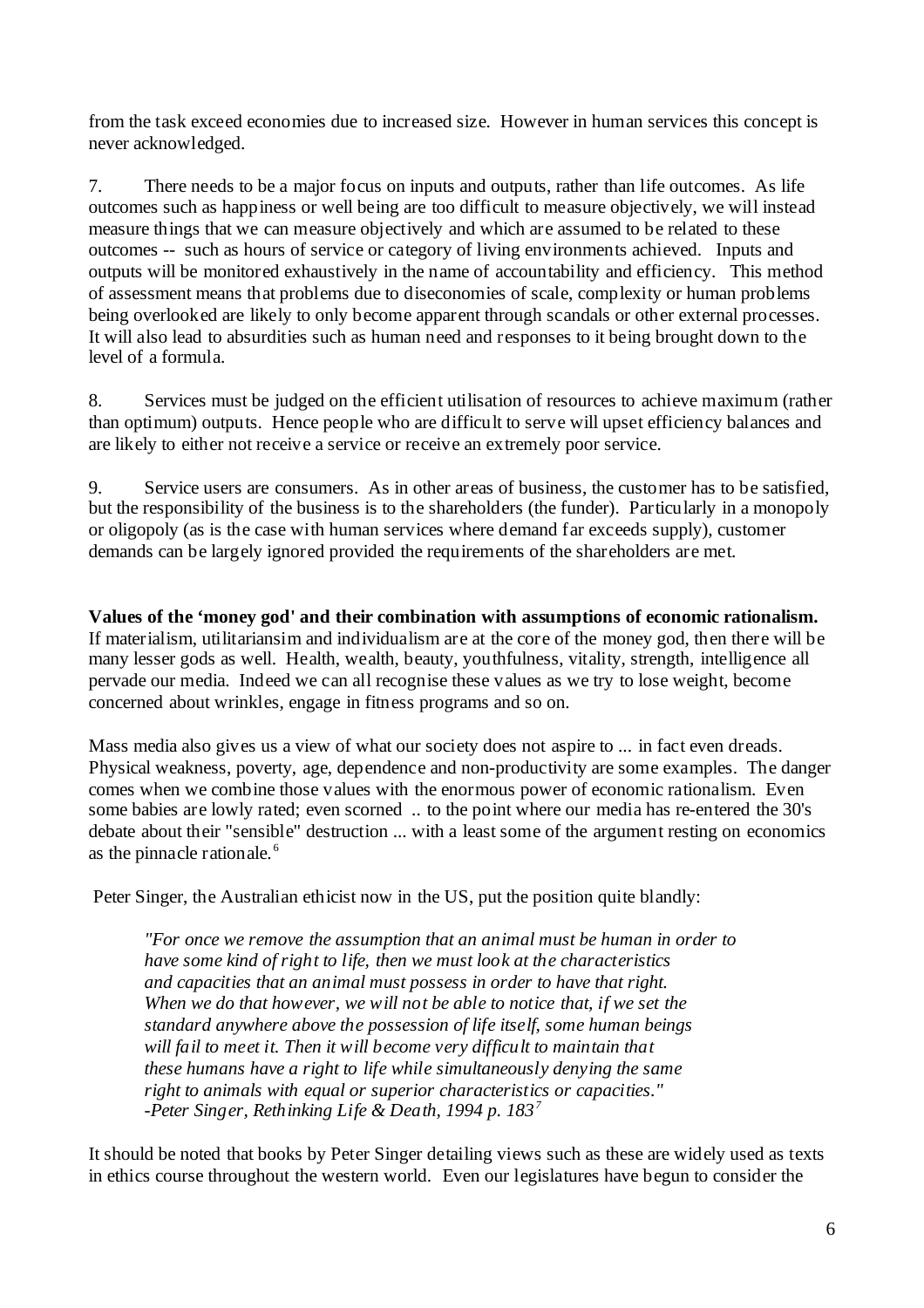"rationality" of killing people who are or might become disabled. (eg Northern Territory etc). This fact was so new when the first version of this paper was started that the thought was only beginning to be alarming. We now have a whole political party (the Greens) with euthanasia as one of its policies, informed by one of their previous candidates ... Peter Singer.

It is at this point that holding the 'money-god' in such high regard becomes quite problematic (at least for those at the muzzle-end of the gun!). When a society 'bows' before the alter of economic rationalism our economic managers, the 'high priests' of the money-god, demand that we show costbenefit in the *sanctity of human life* or else consider the "rationalism" of sacrificing our weak for the sake of the strong, sacrifice our poor for the sake of the rich, sacrifice our elders for the sake of our youth, sacrifice our inter-dependence for the sake of our independence. These new "value free values" are a complete "about-face" on the notions of sacrifice taught to our earlier generations.

To view how these and other features of modernity came together in the 'real world' ...when left unchecked by a set of higher principles we turn your attention to the third theme.

#### **Economic Rationalism in Another Place .. Not So Long Ago**

The German Euthanasia Program was a blueprint of economic rationalism for the 'human service' system of Hitler's Germany. Those who were physically, emotionally or mentally 'defective' were 'sacrificed' for the sake of the strong. Some of the early legislation for the program was imported from America, where they were conducting a large sterilisation programme on its own citizens with disabilities at the time. (Some 70,000 women and men with impairments were sterilised from the early 1900's through to the late 1970's in the USA).<sup>8</sup>

The German program went beyond sterilisation and began killing people with disabilities. This program was in operation for 2 full years before Hitler's Government applied the program to the genocide of others (including, but not only the Jews)… the history that we do all know. What we may not recall so well is the leading roles of science and economics in all of this.

The role of science is exemplified in a most influential book, *The Release of the Destruction of Life Devoid of Value,* which was written by 2 scientists in 1920, and used in defence by scientists later found responsible (among a number of other things) of killing over a thousand patients in a mental institution in Hadmar.<sup>9</sup> The notion of 'worthless people-of no value' was thought out well before the Nazi's program was conceived. What we are only now uncovering is that some of these policies were imported from America, the 'land of the free & home of the brave'. We might also contrast the German terminology of "useless eaters" with our current concern about the "burden of the aged and disabled".

Wertham describes the economic aspects of the program as something new to the history of violence because of its organised, planned use of scientific techniques for killing and processing people into commercial products (eg fertilisers).

#### *" It was not a disorderly orgy of primitive violence but a mass action lasting years and carried out with pedantic orderliness." 108*

Further we know it was deemed economically rational by not only the Nazi government but by private local, national and international businesses that demanded more and more of the cheap, slave labour supplied by the concentration camps and more people with impairments for drug experimentation. Some of these businesses built fortunes in the processing of human life and still exist today. For example, at one time one-half of the 200,000 workers employed by I.G. Farben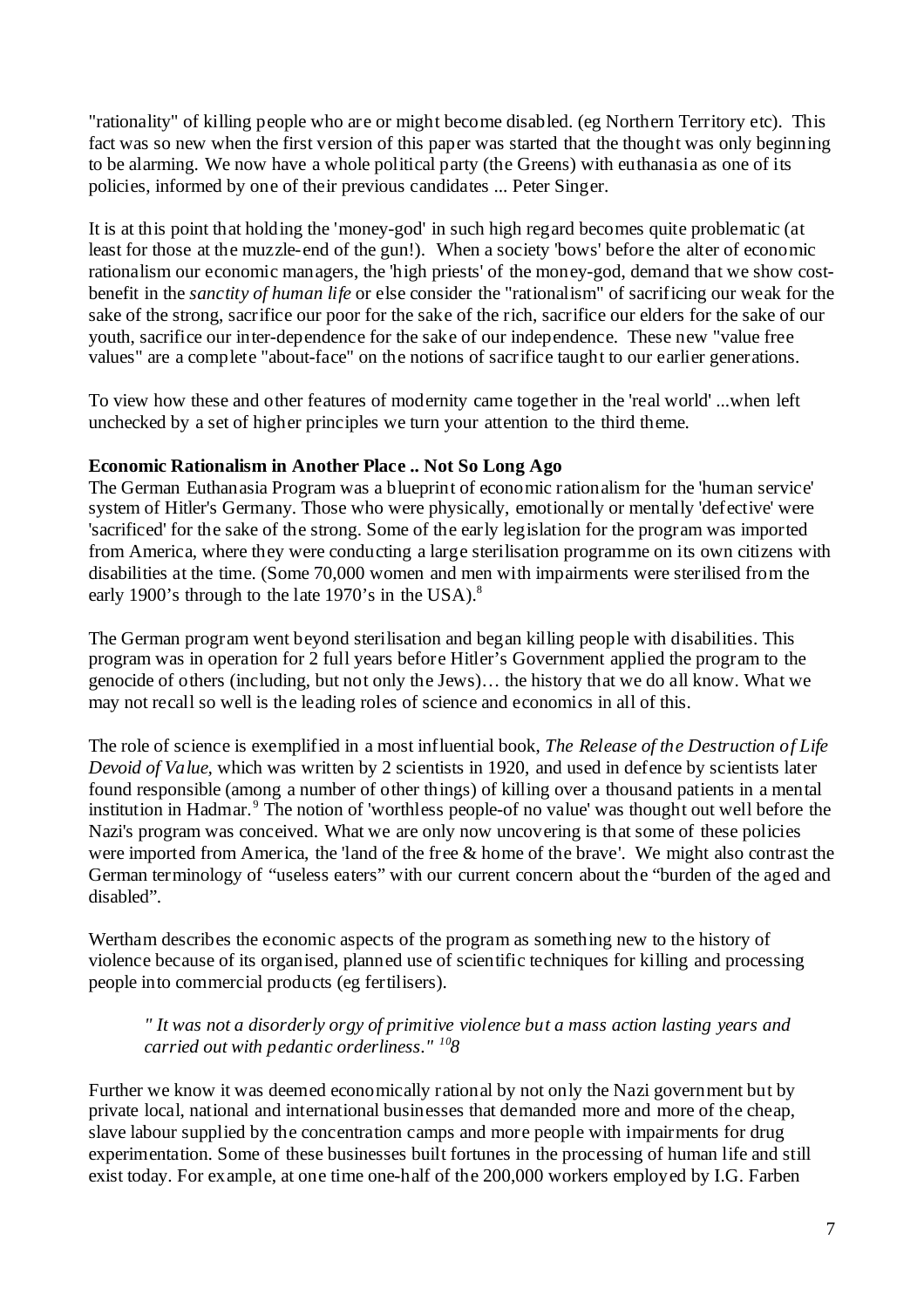were slave labourers ... the better-known names of firms employing this slave labour from concentration camps are Krupp, Siemens, AGC (General Electric Company), I.G. Farben, Volkswagon-Works, Continental Rubber, Daimler-Benz, Shell (Floridsdorf, near Vienna), and the Bavarian Motor Works  $(BMW)^{11}$ .

It is essential to an understanding of the profundity of these lessons, that we examine just how strong and orderly the economic rationale was.

Until February, 1945, the police and SS bureaucrat Himmler met frequently with his advisory circle of thirty or forty leading industrialists, bankers, and other members of the economic elite. A highlevel order from the central office of the SS addressed to the commanders of the concentration camps said:

*"It is self understood that the first thing to be considered is the hundred percent economic use of inmates."*

*The commercialisation of mass violence proceeded along 5 main lines:* 

- *1. Slave labour*
- *2. Disposal of victims' property and personal belongings*
- *3. Commercial utilisation of human bodies*

*4. Supplying gas chambers and crematory furnaces as well as chemicals, for killing and disposing of bodies*

*5. Using victims as test objects for commercial products <sup>12</sup>*

Each point has profound implications for the study of economic rationalism (as well as for the model of management ..including behavioural management and privatisation of human service management). Briefly:

#### *Slave labour*

The stated rationale of this strategy was "to give the inmates as little as possible to eat and to make them work until they died of exhaustion.." There was a 'ranking scale' of whom this should be applied to as priority and a policy of exchanging weaker workers with stronger ones.

The weak ones were disposed of. They were sent to a place with mass-killing equipment ..This was part of the whole industrial procedure. A regular weekly report of I.G. Auschwitz (part of the dye trust of I.G. Farben) … states that the SS and industry managers "agreed that all weak prisoners could be got rid of so that we have the guarantee of almost full working performance". From 1933 to 1945 the expenses for the SS for one inmate averaged about ten cents. Inmates were rented out to private industry at the price of \$1 a day or, for skilled workers, \$1.50 a day.<sup>13</sup>

This was a huge profit for both the SS and private industry .. all with the full knowledge and acknowledgement of the source, plight and fate of the workers by managers and executives of the private corporations. For example, the minutes of Siemens, a big electrical company, notes over several years "the progress of requisitioning" the slave labour needed to replace the 500 or so inmates that perished every 6 or 8 weeks. In another twist on privatisation, one industrial plant in Poland had its own place of execution where even pregnant women were executed without any SS involvement. This was private enterprise.<sup>14</sup>

Of course discussion of this programme is easily dismissed as "past history" and others will believe it to be "pulling a long bow" in relating its lessons to the contemporary human service scene for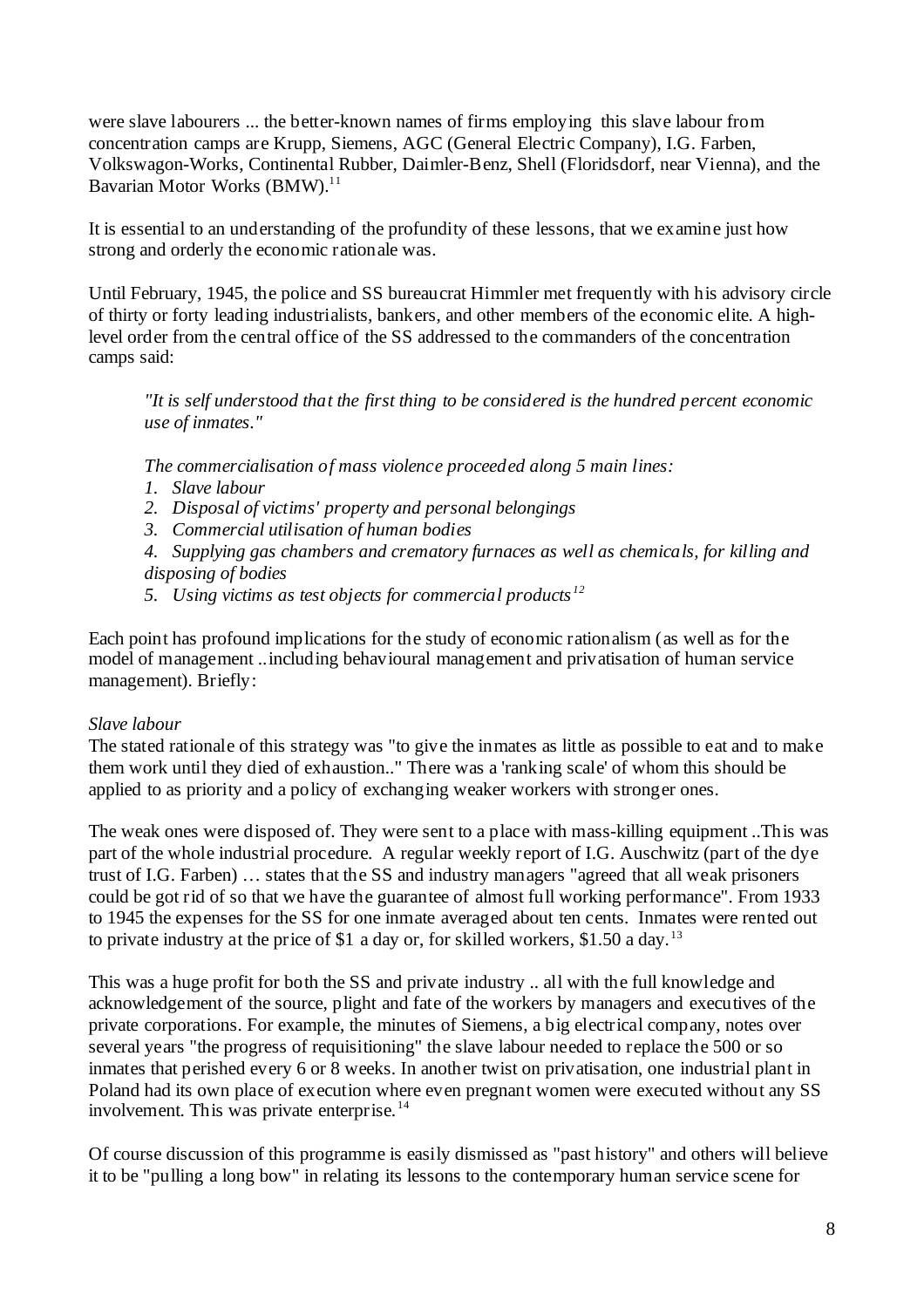people with disabilities. However, if even small parts of these sorts of these things are beginning to happen again; we must seriously ask what role we expect of economic rationalism in addressing human suffering. Will it be the 'new' Messiah or once again be used as a tool of death?

## **Critical Decisions About Sacrifice**

We reach a point of fundamental decision about sacrifice with every human when it appears that they are not going to grow, work or be independent. At these critical points we individually and as a society (eg of tax payers, members of service focused groups) consider what we will do.

If ours is a temporary situation .. as in the natural dependence of our children or if someone close to our family is struck down with a temporary illness .. we have traditionally considered it 'worthy' to sacrifice our time, energy and resources to serve upon the dependant person. If the situation is chronic, then we are faced with the same decision … only the sacrifice called for is more profound and life-long. There is now a frightening trend away from following our traditions in guiding our responses and in their place we have put the measuring stick of economic rationalism. We have for instance, increasing rates of killing children before they are born, increasing infanticide, increasing abandonment of children and increasing calls for the refusal of lifesaving medications and procedures for people who have reached a certain age. <sup>15</sup>

Gartner and Kipsky give us this frightening, modern day example:

..in order to determine which babies with spina bifida should be treated ..doctors at the University of Oklahoma Health Science Center reported in 1983 on *a formula they used in determining quality of life*: QL = NE x (H+S). QL stands for quality of life; NE stands for natural endowment; H stands for contribution from the home and family; and S stands for contribution from society.<sup>16</sup> In the cases where this formula was used, all who "failed the test" were not given active treatment and died. Those that "passed" received active treatment and lived (except one who later died in an auto accident). To consider this example in combination with the writings of Peter Singer and the power of economic rationalism should give us pause for some reflection on our pre-occupation with objectified 'quality of life scales'.

When the situation appears to be a life-long, permanent one and too costly .. the decision in the "open market place" is opened to the *thought of killing*. In a society guided by the money-god, we are compelled to examine the 'cost-benefit' of destruction of certain people as 'good' for them … or 'good' for us  $\ldots$  or worse yet  $\ldots$  'good' for everyone.<sup>17</sup>

This is the essence of the presenting argument for keeping the economic measuring stick a small one. By elevating its importance, we introduce the *thought of killing* as "good" for some.

## **In Summary**

We are more and more faced with a modern human service scene that is driven by dollars - what is good is cost-effective ..what is cost-effective is "good". <sup>18</sup>

In critical decision theory *we need to have a higher goal than cost effective*. This does not mean "good" services must cost more. It just means that we need to measure more than cost.

The authors propose that what we must do first in decisions about how to serve, is to determine what is good ..what would be needed to sanctify the life of people in need of service. We need to determine what is "good" first .. and *then* figure out how to do "it" in frugal ways. The price of not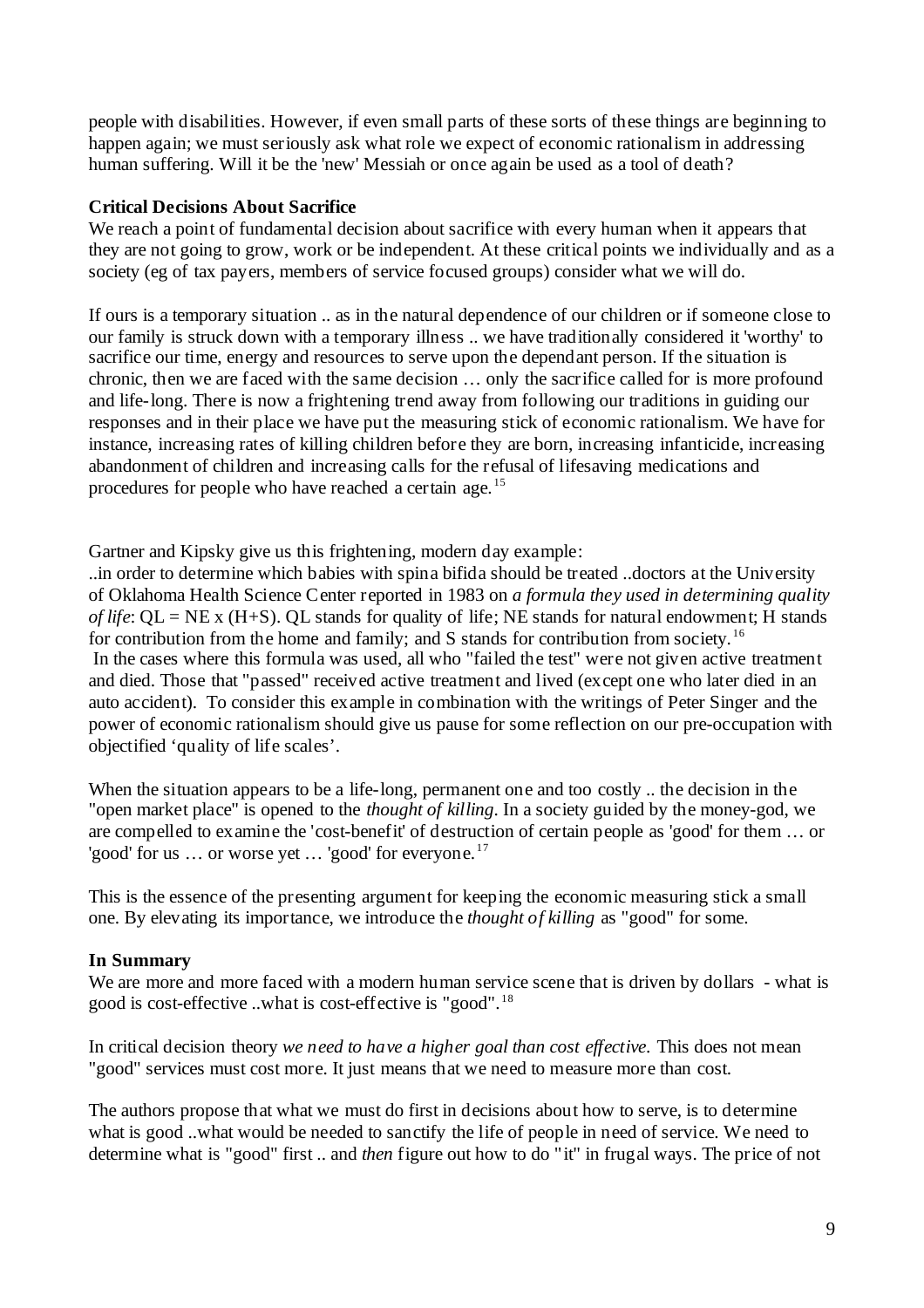determining what is good is a critical error resulting in killing thoughts and utilitarian, mass management of suffering human beings.

This paper does not propose that we throw economics out of the picture. As a society we need the little measuring stick of economic analysis to see if we can accomplish more of what is good for more people. What we don't need is the little stick to tell us what is good!

## **Footnotes**

 1 Wills, D. (1995) *Econonomic Rationalism ... A tool of death or the 'New Messiah'*, Australian Disability Review, 3, (4). pp. 18-25.

 $2^2$  The essence of rationalism is somewhat encapsulated in the following passage taken from Stevenson on Satre:

Satre insists that the only foundation for values is human freedom, and that there can be no external or objective justification for the values anyone chooses to adopt...We simply find ourselves existing, and then have to decide what to make of ourselves.

In Leslie Stevenson (1974). *Satre: Atheistic Existentialism, in* **Seven Theories of Human Nature.** Oxford University Press, Oxford, P.81.

<sup>3</sup> Wertham, Fredric M.D.,(1969) The German Euthanasia Program: Excerpts from "A Sign For Cain". Hayes Publishing Co., Ohio.

<sup>4</sup> Gary Becker an economist from Chicago won the 1992 Nobel Prize for Economics in applying these views in his book, **The Economic Analysis of Human Behaviour**. in ABC interview with Dr Clive Hamilton, *The Search for Meaning by Caroline Jones.*

 $<sup>5</sup> Cocks, E.$  (1987). Human services for people with intellectual disability in an era of turbulence,</sup> and "altered consciousness". **Australian and New Zealand Journal of Developmental Disabilities**, 13(3), 133-140.

<sup>6</sup> *Alan Jones Live*, (ABC) Perth 11/3/94: debated the implementation of Holland's euthanasia program for elderly people. One speaker advocated medical assistance for anyone who wanted it, including depressed youth who would otherwise commit suicide in a "messy way". Catherine Fitzpatrick & Sandra O'Malley, *Organs, babies 'a drain',* **The West Australian** , 30/7/94: reports Michele Kosky, executive director of Health Consumers Council statement: "How long are people going to put off death? Life is a miracle and death is inevitable". Fitzpatrick & O'Malley report: "Her comments come after WA ethics specialists Colin Honey, a Uniting Church minister, proposed an age limit on expensive health care to restrict soaring health costs. At the other end of the scale, WA hospitals are already making decisions on whether to save a baby depending on age...because babies could be disabled or cause stress to families."

<sup>7</sup> *Singer,P. (1994) Rethinking Life & Death. Melbourne : Text Publishing.*

<sup>8</sup> Carry Buck vs RG Shelton, Record of the Supreme Court of the United States, Number 292, October Term 1926 reported in *A Skirt Through History* (ABC) Perth 4/95.

<sup>9</sup> Binding & Houche (1920) in Wertham, Fredric M.D.,(1969) **The German Euthanasia Program: Excerpts from "A Sign For Cain". Hayes** Publishing Co., Ohio.

<sup>10</sup> Wertham, *op. cit.,* p.32-33.